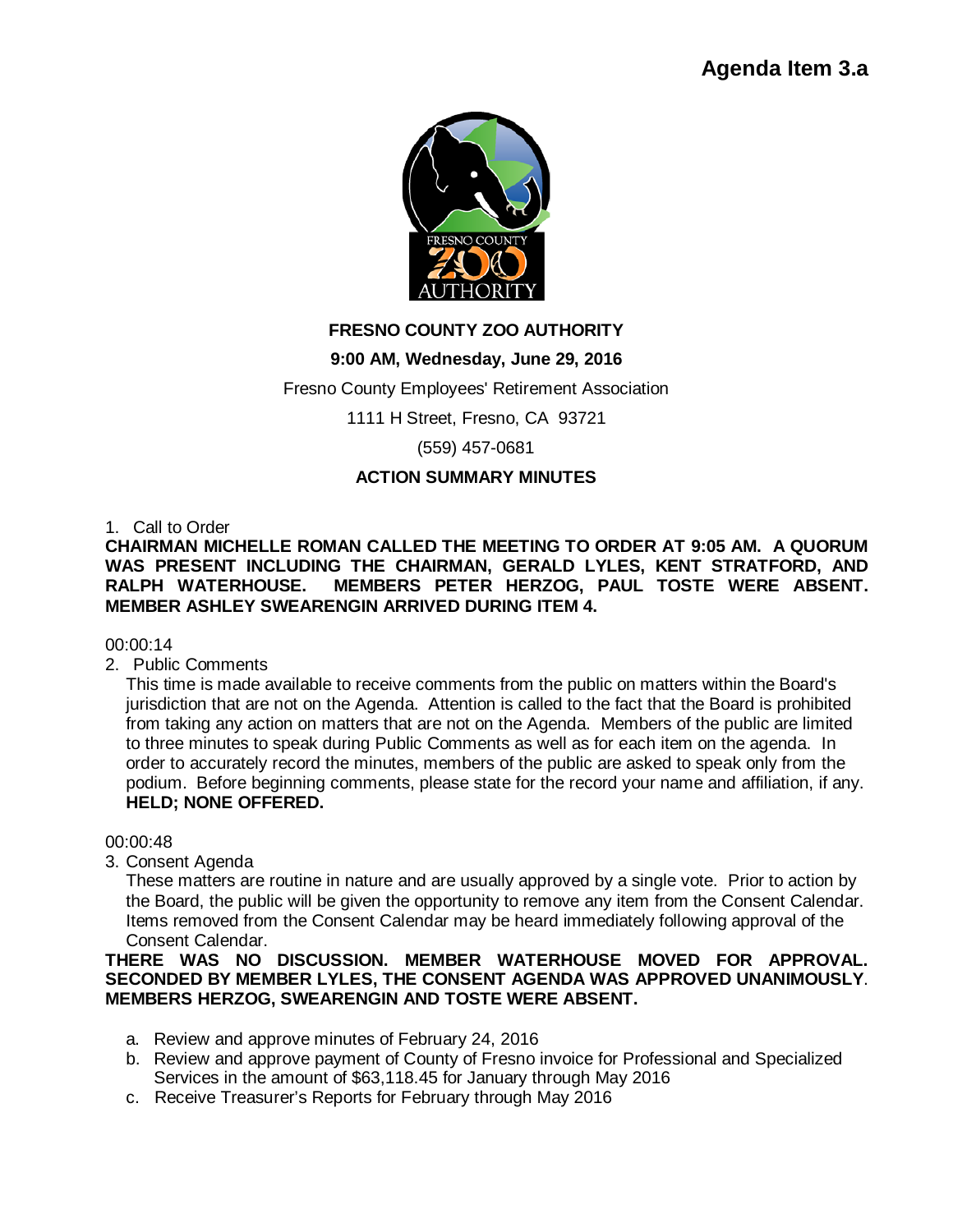#### 00:01:35

4. Receive Fresno's Chaffee Zoo Corporation 2015 annual audit presentation from Moore, Grider and Company.

**RECEIVED, DENISE HURST, AUDIT PARTNER OF MOORE, GRIDER AND COMPANY PRESENTED THE RESULTS OF THE AUDIT. AN UNMODIFIED OPINION WAS ISSUED AND THERE WERE NO FINDINGS. MEMBERS HERZOG AND TOSTE WERE ABSENT; MEMBER SWEARENGIN ARRIVED DURING THIS ITEM.**

00:03:42

5. Receive Fresno Chaffee Zoo Director's report

**RECEIVED; DIRECTOR SCOTT BARTON REPORTED THAT RECORDS CONTINUE TO BE BROKEN; ATTENDANCE THOUGH JUNE WAS NEARLY THAT FOR ALL OF 2012, WITH YEAR-TO-DATE ATTENDANCE 41% AHEAD OF 2015 YEAR-TO-DATE. WITH FAVORABLE WEATHER, ATTENDANCE COULD EXCEED A MILLION GUESTS THIS YEAR.** 

**BABIES HAVE ARRIVED WITH SPRING AND INCLUDE SIX RED WOLVES, FOUR WARTHOGS AND TWO RUFFED LEMURS. LION CUBS ARE ALSO POSSIBLE NEXT YEAR.**

**MR. BARTON'S PRESENTATION ON PROJECTS EXPECTED IN THE NEXT THREE TO FOUR YEARS INCLUDED: A WALK-THROUGH KANGAROO EXHIBIT, AFRICA RIVER EXHIBIT FOR HIPPOS AND CROCODILES NEAR ELEPHANT FALLS, EXPANDED TIGER AND NEW SLOTH BEAR EXHIBIT, SPACE FOR EDUCATION PROGRAM ANIMALS AND ZOO MOBILE NEAR EDUCATION CENTER, NEW WARTHOG EXHIBIT NEAR LIONS, COMMISSARY-SERVICE AREA IN THE FORMER DELNO STREET, WATER PLAY AREA, AND DINO DIG EXPANSION. THE ZOO WILL ALSO BE SEEKING GRANT FUNDING FOR THE RESTORATION OF THE LISENBY BANDSTAND.**

#### 00:17:00

6. Receive Fresno's Chaffee Zoo Corporation Chief Financial Officer's reports for December 2015 through May 2016

**RECEIVED, CHIEF FINANCIAL OFFICER BRIAN GOLDMAN COMMENTED ON THE HIGHLIGHTS OF THE MAY 2016 REPORT, INCLUDING GAINS IN ATTENDANCE, WITH OVER HALF A MILLION VISITORS THROUGH MAY, OR 43% ABOVE LAST YEAR, AND SELF-GENERATED REVENUE WELL AHEAD OF BUDGET. YEAR-TO-DATE REVENUE WAS GREATER COMPARED TO LAST YEAR BY 94% FOR ADMISSIONS, 112% FOR GIRAFFE FEEDING, 157% FOR CONCESSIONS AND 32% FOR GIFT SHOP. REVENUE FROM GRANTS AND FUNDRAISING WAS 296%, AND MEMBERSHIP 59% GREATER THAN BUDGETED. TOTAL OPERATING EXPENSES ARE 9% UNDER BUDGET. ATTENDANCE THROUGH JUNE IS EXPECTED TO BE 580,000-THE SAME AS THE TOTAL FOR ALL OF 2012.** 

#### 00:25:45

7. Approve Fresno's Chaffee Zoo's request for FY 2016 Measure Z capital funds totaling \$195,000 for the expansion of Dino Dig

**MR. GOLDMAN DESCRIBED THE PROPOSED IN-HOUSE PROJECT TO EXPAND AND RENOVATE THE POPULAR 2010 EXHIBIT WITH A SECOND REPLICA SKELETON, LARGER SHADE STRUCTURE AND ADDITIONAL SEATING.**

**AUTHORITY TREASURER JEFF BLANKS SOUGHT CLARIFICATION FROM MEMBERS REGARDING FLEXIBILITY OF LINE ITEM AMOUNTS WITHIN THE OVERALL BUDGET, AND TO REAFFIRM MEMBERS WISH TO BE NOTIFIED IF CONTINGENCY FUNDS ARE USED. AFTER DISCUSSION AND CONFIRMATION OF LINE ITEM FLEXIBILITY AND NOTIFICATION**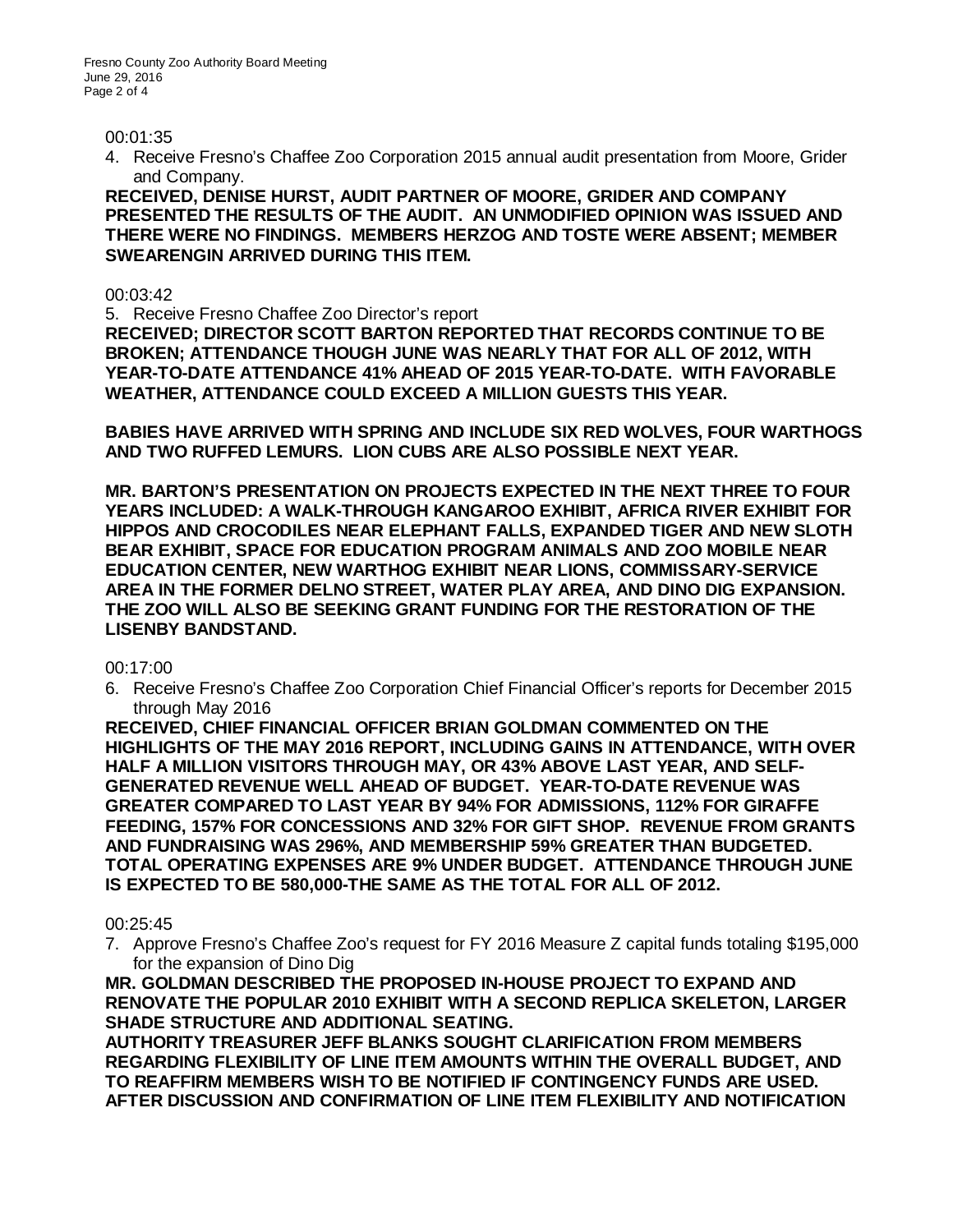## **OF THE USE OF CONTINGENCY FUNDS, THE CHAIRMAN MADE A MOTION TO APPROVE. SECONDED BY MEMBER WATERHOUSE, THE VOTE WAS UNANIMOUS.**

#### 00:28:30

8. Approve Fresno's Chaffee Zoo's request for FY 2016 Measure Z capital funds totaling \$100,400 to develop the conceptual design of African River

**MR. GOLDMAN DESCRIBED THE SELECTION AND EVALUATION PROCESS FOR THE EIGHT RESPONDING FIRMS TO THE REQUEST FOR QUALIFICATIONS. AFTER PRESENTATIONS AND QUESTIONS FROM THE SELECTION COMMITTEE, ONE FIRM WAS CHOSEN, AND A PREPARED CONTRACT WAS PROVIDED TO AUTHORITY MEMBERS FOR REVIEW. FOLLOWING QUESTIONS AND DISCUSSION, MEMBER STRATFORD MADE A MOTION TO APPROVE THE REQUEST AS PRESENTED. SECONDED BY MEMBER SWEARENGIN, THE VOTE WAS UNANIMOUS.**

## 00:30:50

9. Approve and authorize the estimated Administrative revenues and appropriations for the 2016- 2017 budget year

**TREASURER JEFF BLANKS PRESENTED THE ADMINISTRATIVE BUDGET. AFTER DISCUSSION, MEMBER WATERHOUSE MADE A MOTION TO APPROVE THE BUDGET AS PRESENTED. SECONDED BY MEMBER SWEARENGIN, THE VOTE WAS UNANIMOUS.**

## 00:39:00

10. Approve revisions to Authority's *Procedures for Approving and Administering Measure Z Funds* **BOARD COORDINATOR CATHERINE CROSBY PRESENTED REVISIONS TO THE PROCEDURES THAT REMOVED OUTDATED LANGUAGE, CLARIFIED EXISTING PROCEDURES AND INCORPORATED POLICIES ADOPTED SINCE THE 2012 REVISION. AFTER DISCUSSION, MEMBER WATERHOUSE MADE A MOTION TO APPROVE THE REVISIONS WITH THE ADDITIONAL CHANGES TO PAGE 4. SECONDED BY MEMBER LYLES, THE VOTE WAS UNANIMOUS.**

## 00:46:12

11. Approve updated Authority website design, and provide direction to staff regarding content **CATHERINE CROSBY HIGHLIGHTED SOME FEATURES OF THE NEW SITE. AFTER DISCUSSION AND SUGGESTIONS BY MEMBERS, MEMBER SWEARENGIN MADE A MOTION TO APPROVE WITH CHANGES DISCUSSED. SECONDED BY MEMBER WATERHOUSE, THE VOTE WAS UNANIMOUS.**

#### 00:55:30

12. Receive staff reports

**RECEIVED. JEFF BLANKS REPORTED THAT WITH THE END OF THE FISCAL YEAR, STAFF WILL BEGIN THE FINANCIAL STATEMENTS AND THE AUDIT PROCESS WILL BEGIN IN AUGUST. MR BLANKS ALSO INTRODUCED SENIOR ACCOUNTANT MEGAN MARKS AND STAFF ACCOUNTANT VALERIE DURLAM, THE NEW TREASURER AND ACCOUNTANT FOR THE ZOO AUTHORITY, STATING HE WILL CONTINUE IN A CAPACITY AS CONSULTANT. CATHY CROSBY RECEIVED THE BOARD'S DIRECTION FOR STAFF TO BEGIN THE 2015-16 ANNUAL REPORT, AND TO RETURN AT THE NEXT MEETING WITH A FIRST DRAFT.**